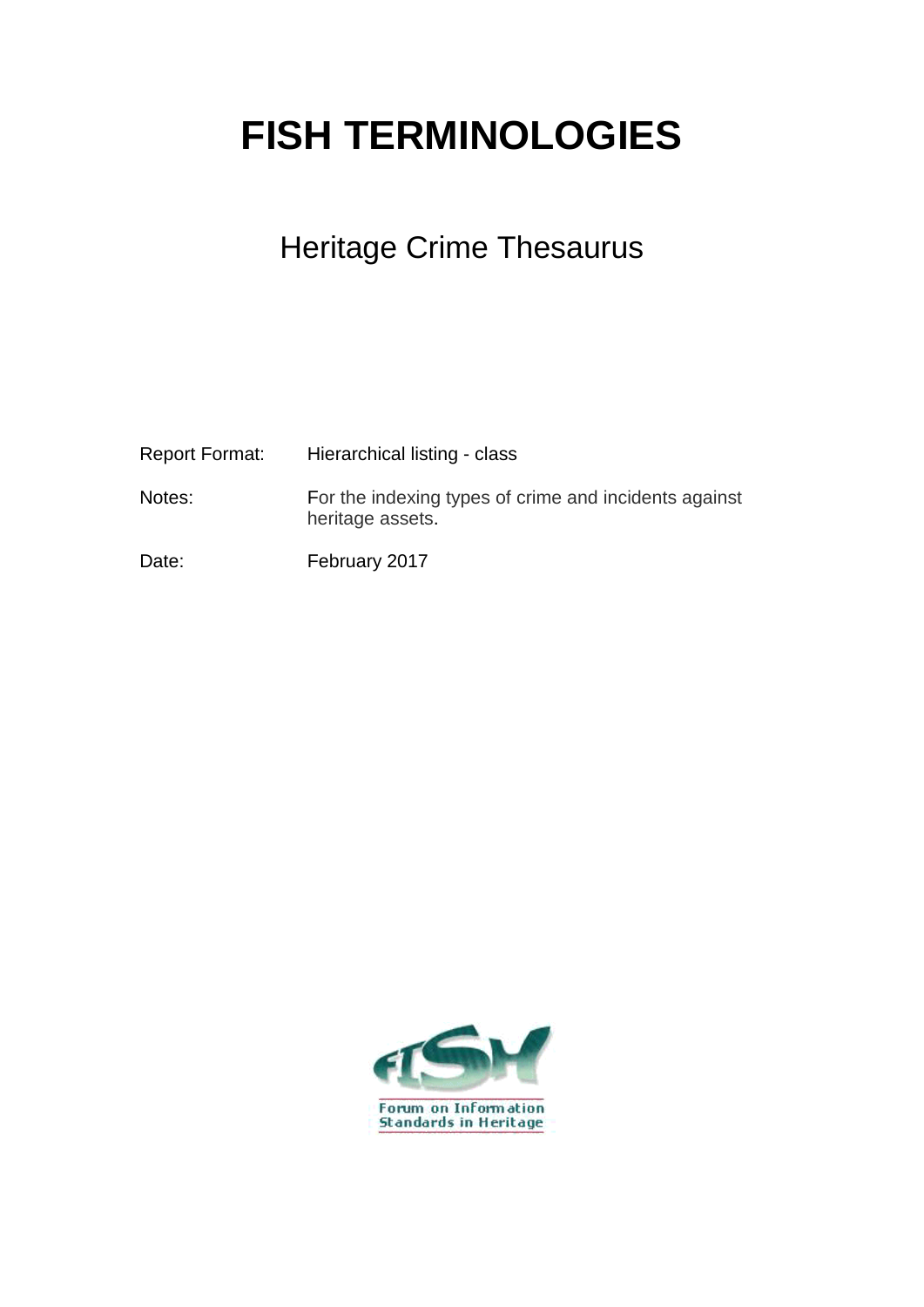ANTI SOCIAL BEHAVIOR **ASSAULT** DAMAGE **ANTI SOCIAL BEHAVIOR (ENVIRONMENTAL) ANTI SOCIAL BEHAVIOR (NUISANCE) ANTI SOCIAL BEHAVIOR (PERSONAL) ASSAULT (VISITOR) ASSAULT (VOLUNTEER) FATAL ASSAULT MINOR ASSAULT SERIOUS ASSAULT SEXUAL ASSAULT ABANDONED VEHICLE BIRD EGG REMOVAL FLORA REMOVAL FLY POSTING FLY TIPPING ILLEGAL PARKING LITTERING NOISE OFF ROADING PUBLIC DEFECATION PUBLIC URINATION UNCONTROLLED ANIMALS UNLICENSED RAVE WILDLIFE DISTURBANCE WILDLIFE POISONING WILDLIFE SHOOTING WILDLIFE TRAPPING ALCOHOL MISUSE BEGGING DRUG DEALING DRUG MISUSE FIREARM MISUSE FIREWORK MISUSE RITUAL ACTIVITY ROWDINESS UNAUTHORIZED GAME PLAYING INTIMIDATION DRUG PARAPHANALIA SEXUAL PARAPHANALIA VEHICLE NOISE OFF ROAD BICYCLE USE OFF ROAD CAR USE OFF ROAD MOTORCYCLE USE BADGER DISTURBANCE BAT DISTURBANCE STREET DRINKING AIRGUN MISUSE RIFLE MISUSE SHOTGUN MISUSE PHYSICAL INTIMIDATION VERBAL INTIMIDATION BADGER BAITING**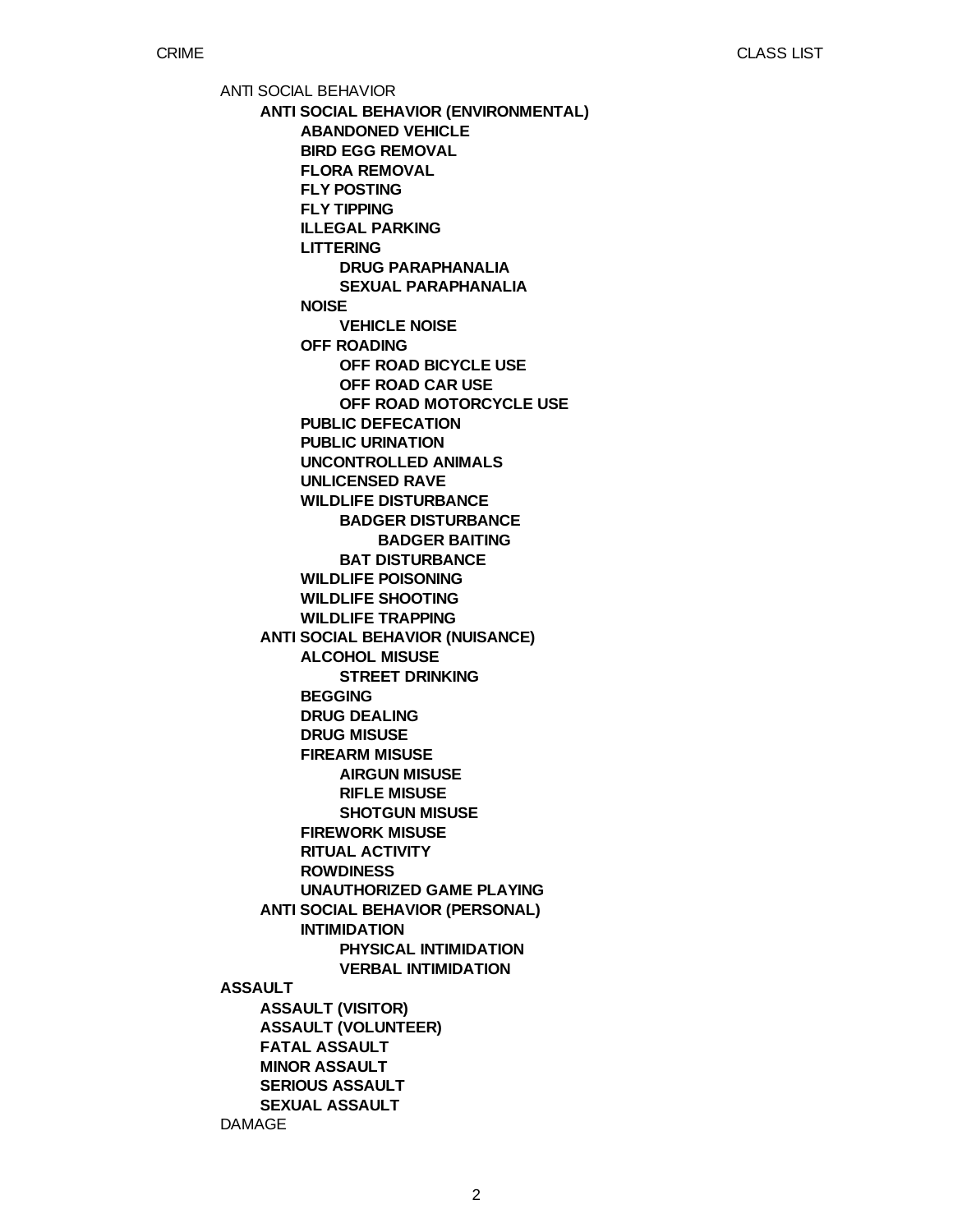ENVIRONMENTAL CRIME **EQUIPPED TO COMMIT CRIME ILLEGAL ARTEFACT DEALING** INAPPROPRIATE USE OF VEHICLES **INTIMIDATION** NATURAL ENVIRONMENT **CRIMINAL DAMAGE FIRE SETTING GRAFFITI** INAPPROPRIATE USE OF VEHICLES REMOVAL OF OBJECTS **UNAUTHORIZED ACTS FLY POSTING FLY TIPPING LITTERING ABANDONED VEHICLE ILLEGAL PARKING VEHICLE NOISE PHYSICAL INTIMIDATION VERBAL INTIMIDATION BADGER BAITING BIRD EGG REMOVAL FLORA REMOVAL WILDLIFE DISTURBANCE OFF ROADING FLORA REMOVAL NIGHTHAWKING THEFT UNAUTHORIZED SALVAGING BREACH OF CONDITION CONTRAVENTION OF DISCONTINUANCE OF USE CONTRAVENTION OF STOP NOTICE FALSE CERTIFICATE ON APPLICATION FOR CONSENT NON COMPLIANCE WITH ENFORCEMENT NOTICE UNAUTHORIZED METAL DETECTING UNLICENSED EXCAVATION DRUG PARAPHANALIA SEXUAL PARAPHANALIA BADGER DISTURBANCE OFF ROAD BICYCLE USE OFF ROAD CAR USE OFF ROAD MOTORCYCLE USE ARCHITECTURAL THEFT CULTURAL THEFT METAL THEFT NIGHTHAWKING NON REMOVAL OF ARTEFACTS REMOVAL OF ARTEFACTS BRASS THEFT BRONZE THEFT COPPER THEFT IRON THEFT LEAD THEFT**